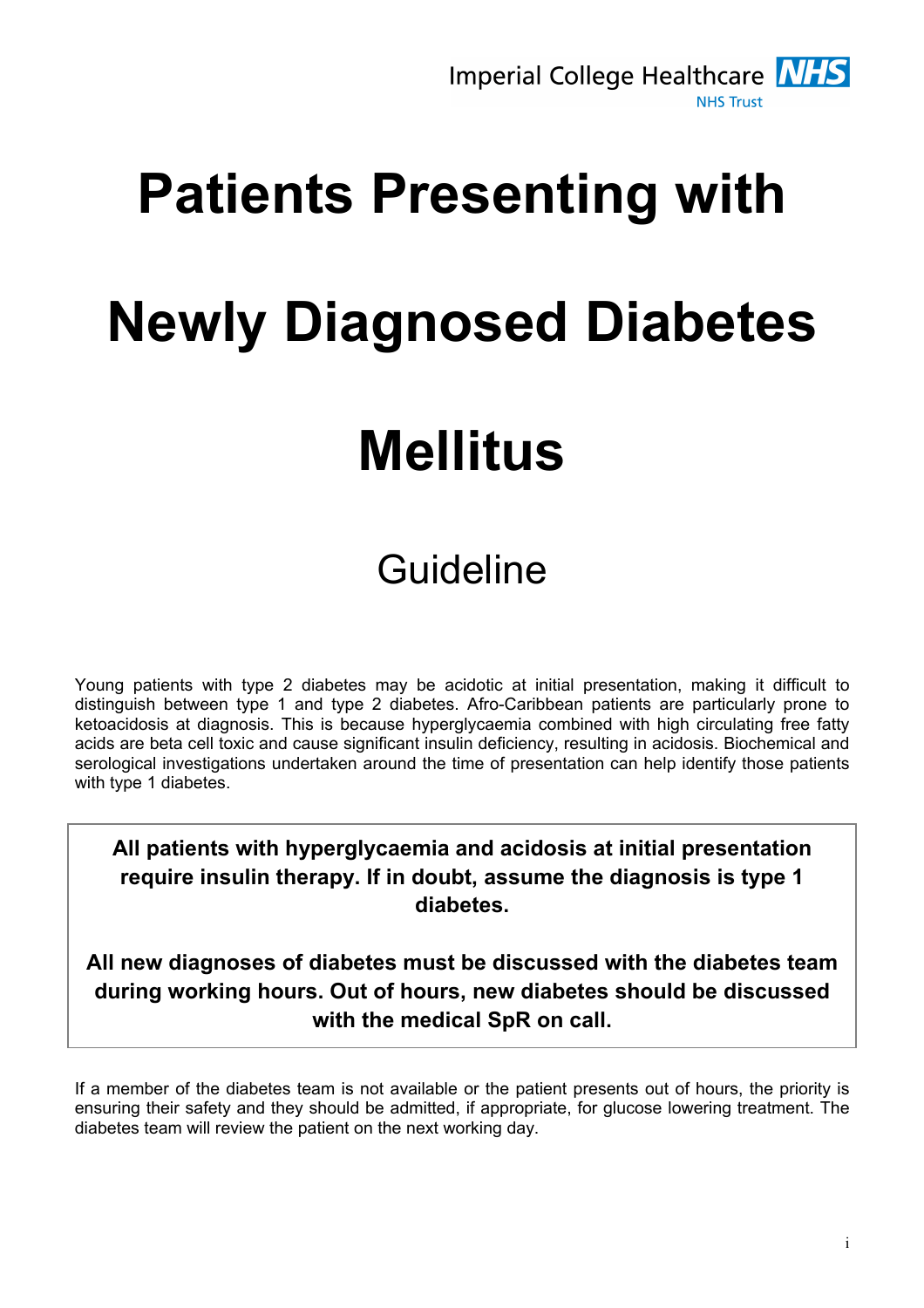The diabetes inpatient teams are available to review patients on all sites and should be contacted on:

| <b>St Mary's Campus</b><br>Diabetes Specialist Nurse:<br>Diabetes SpR:     | Bleep 1224<br>Bleep 1622        | Extension 21073 | Fax 26150 |
|----------------------------------------------------------------------------|---------------------------------|-----------------|-----------|
| <b>Charing Cross Campus</b><br>Diabetes Specialist Nurse:<br>Diabetes SpR: | <b>Bleep 5302</b><br>Bleep 1061 | Extension 11062 | Fax 11080 |
| <b>Hammersmith Campus</b><br>Diabetes Specialist Nurse:<br>Diabetes SpR:   | Bleep 6749<br>Bleep 9050/9051   | Extension 34693 | Fax 32348 |

#### Admin Info

#### 6) IMPLEMENTATION

| Training required for staff          | No                    |
|--------------------------------------|-----------------------|
| If yes, who will provide training    | Please give name/post |
| When will training be provided?      | Please give date(s)   |
| Date for implementation of guideline |                       |

#### 7) MONITORING / AUDIT

| When will this guideline be audited?                 | 1/1/2011                                       |
|------------------------------------------------------|------------------------------------------------|
| Who will be responsible for auditing this guideline? | Dr. Jonathan Valabhji, Clinical Lead, Diabetes |
| Are there any other specific recommendations for     |                                                |
| audit?                                               |                                                |

#### 8) REVIEW

| When will this guideline be reviewed? | <b>June 2013</b>   |
|---------------------------------------|--------------------|
|                                       | <b>Nick Oliver</b> |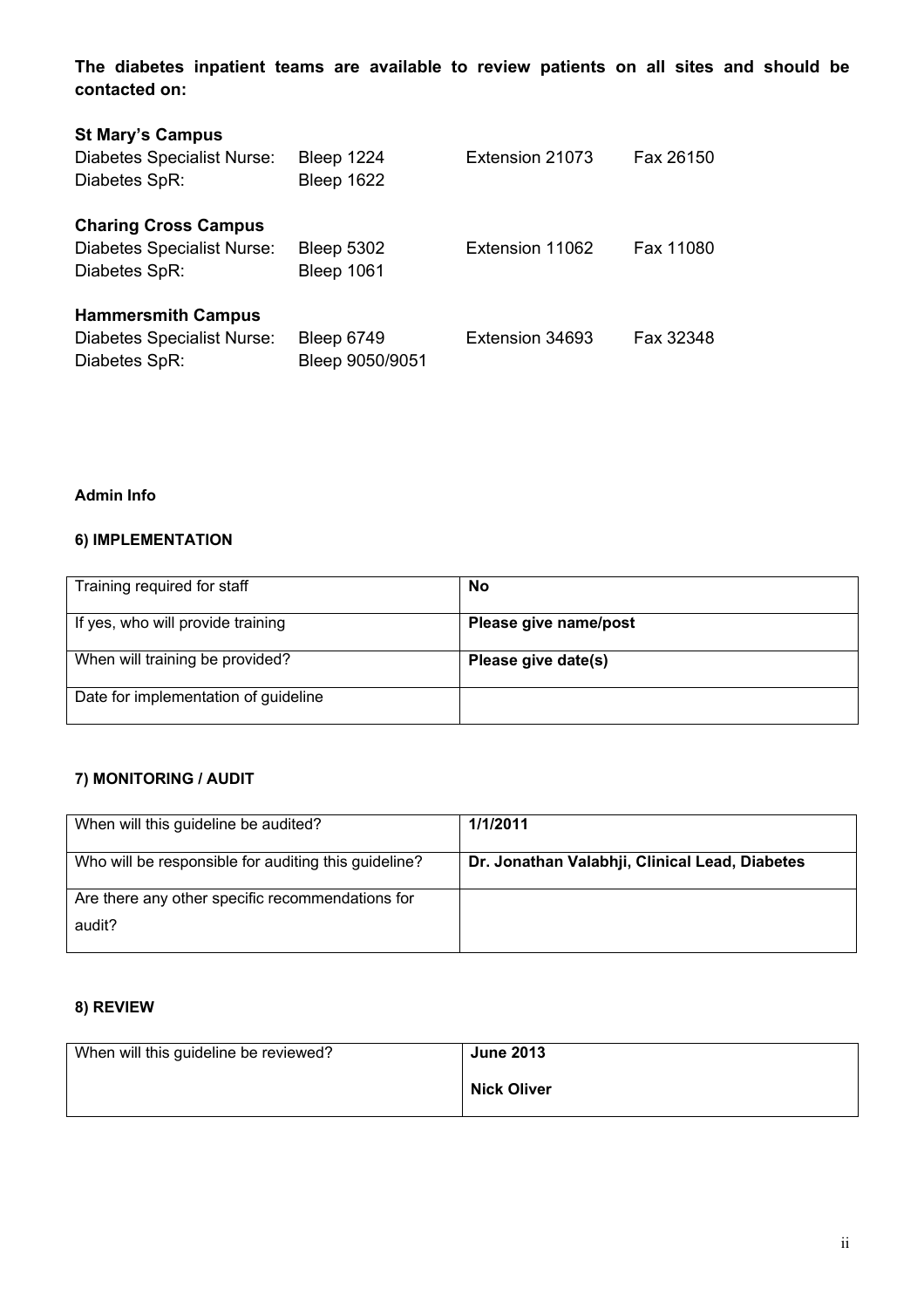| Please indicate frequency of review:                                               | 3 yearly         |
|------------------------------------------------------------------------------------|------------------|
| As a guide:                                                                        |                  |
| Drug related guidance should be reviewed<br>$\bullet$<br>every 2 years             |                  |
| Therapy related guidance should be reviewed<br>$\bullet$<br>every 5 years          |                  |
| Clinical treatment guidance should be<br>$\bullet$<br>reviewed every $3 - 5$ years |                  |
| Date of next review                                                                | <b>June 2013</b> |

### 10) GUIDELINE DETAIL

| Start Date:                                                                                                                              |                                                                                                                                                                                                                                                                                                                                                                                                                                                                                                            |
|------------------------------------------------------------------------------------------------------------------------------------------|------------------------------------------------------------------------------------------------------------------------------------------------------------------------------------------------------------------------------------------------------------------------------------------------------------------------------------------------------------------------------------------------------------------------------------------------------------------------------------------------------------|
| (date of final<br>approval by CPG)                                                                                                       |                                                                                                                                                                                                                                                                                                                                                                                                                                                                                                            |
| Dates approved by:                                                                                                                       | Divisional Guidelines Group (if applicable)                                                                                                                                                                                                                                                                                                                                                                                                                                                                |
|                                                                                                                                          | <b>CPG1 Guidelines Committee</b>                                                                                                                                                                                                                                                                                                                                                                                                                                                                           |
| Have all relevant<br>stakeholders (Trust<br>sites, CPGs and<br>departments) been<br>included in the<br>development of this<br>guideline? | Imperial College Healthcare NHS Trust Diabetes Team<br><b>Professor D Johnston</b><br>Dr A Dornhorst<br>Dr J Valabhji<br><b>Dr E Hatfield</b><br><b>Dr N Martin</b><br>Dr T Tan<br>Dr D Gable<br>Dr M Yee<br>Dr N Oliver<br><b>Sarah Allen</b><br><b>Carol Jairam</b><br><b>Mary Joyce</b><br><b>Barbara Muzenda</b><br><b>Clare Poulter</b><br><b>Jo Reed</b><br><b>Carmel Ryan</b><br><b>Anna Sackey</b><br><b>Inez Walkes</b><br><b>Sarah Menezes</b><br>Nicola Bandaranayake<br><b>Louisa Fearnley</b> |
| Who will you be<br>notifying of the<br>existence of this<br>quidance?                                                                    | Please give names/depts                                                                                                                                                                                                                                                                                                                                                                                                                                                                                    |
| Related documents:                                                                                                                       | If applicable                                                                                                                                                                                                                                                                                                                                                                                                                                                                                              |
| Author/further<br>information:                                                                                                           | Nick Oliver / Carol Jairam<br><b>Diabetes Dept</b><br>CPG1 - Medicine<br>St. Mary's Hospital<br>0203 312 1073                                                                                                                                                                                                                                                                                                                                                                                              |